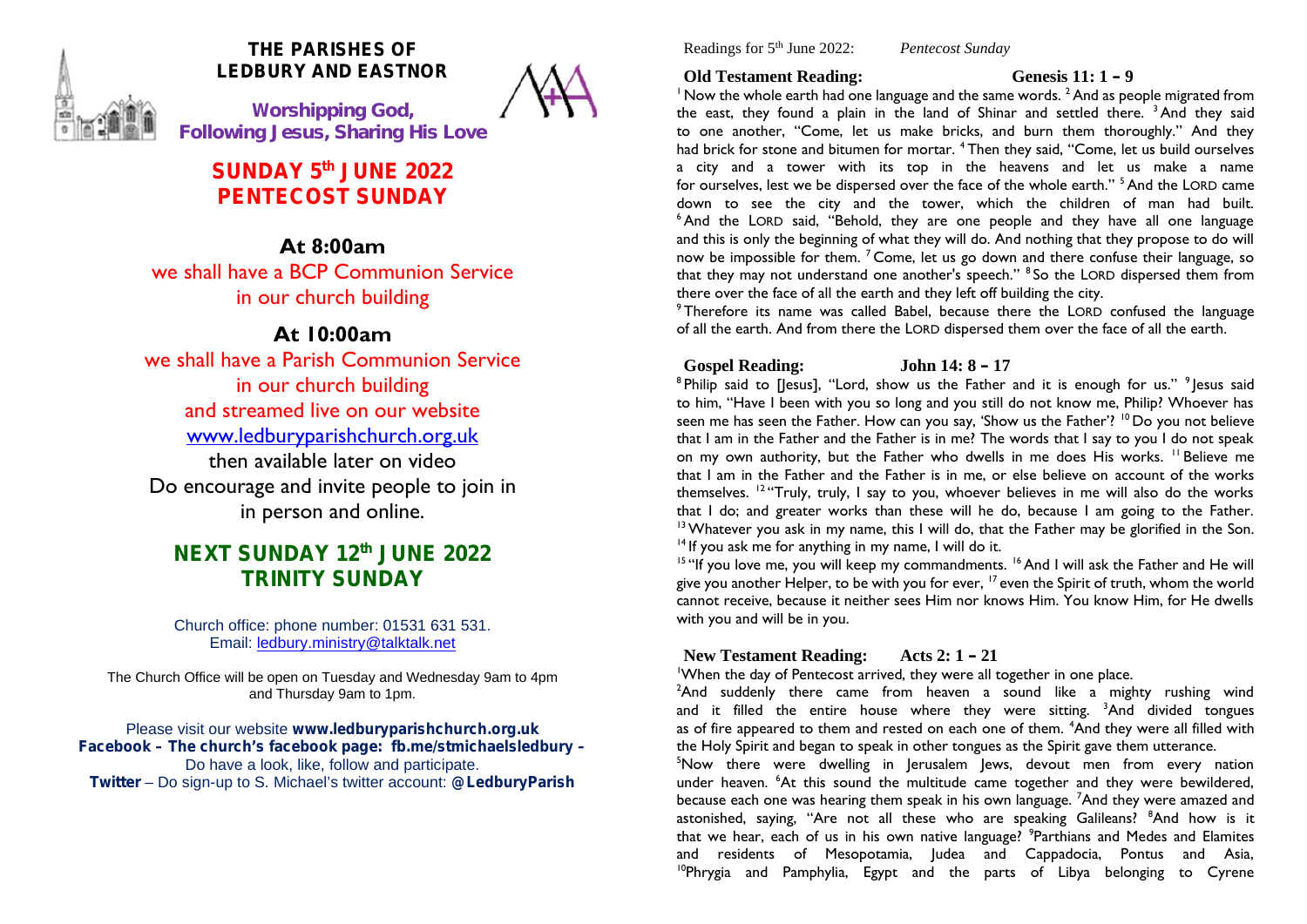and visitors from Rome, <sup>11</sup>both Jews and proselytes, Cretans and Arabians — we hear them telling in our own tongues the mighty works of God."

<sup>12</sup> And all were amazed and perplexed, saying to one another, "What does this mean?"  $13$ But others mocking, said, "They are filled with new wine."

 $14$ But Peter, standing with the eleven, lifted up his voice and addressed them: "Men of Judea and all who dwell in Jerusalem, let this be known to you and give ear to my words. <sup>15</sup>For these people are not drunk, as you suppose, since it is only the third hour of the day. <sup>16</sup>But this is what was uttered through the prophet loel:

<sup>17</sup> "And in the last days it shall be, God declares, that I will pour out my Spirit on all flesh and your sons and your daughters shall prophesy and your young men shall see visions and your old men shall dream dreams; <sup>18</sup>even on my male servants and female servants in those days I will pour out my Spirit and they shall prophesy.

<sup>19</sup>And I will show wonders in the heavens above and signs on the earth below, blood and fire and vapour of smoke;  $^{20}$ the sun shall be turned to darkness and the moon to blood, before the day of the Lord comes, the great and magnificent day.  $2^{1}$ And it shall come to pass that everyone who calls upon the name of the Lord shall be saved.'

#### **COLLECT**

God, who as at this time taught the hearts of Your faithful people by sending to them the light of Your Holy Spirit: grant us by the same Spirit to have a right judgement in all things and evermore to rejoice in His holy comfort; through the merits of Christ Jesus our Saviour, **Amen.**

#### **POST COMMUNION PRAYER**

Faithful God, who fulfilled the promises of Easter by sending us Your Holy Spirit and opening to every race and nation the way of life eternal: open our lips by Your Spirit, that every tongue may tell of Your glory; through Jesus Christ our Lord. **Amen.**

| for: Our link CMS mission<br>Mission<br>We<br>partners<br>partners, our Leprosy<br>prav<br>& S <sup>t</sup> Michael and All Angels, Mtwara and S <sup>t</sup> John the Baptist Church, Likonde. |                         |                        |                         |
|-------------------------------------------------------------------------------------------------------------------------------------------------------------------------------------------------|-------------------------|------------------------|-------------------------|
| We pray for those who are sick:                                                                                                                                                                 |                         |                        |                         |
| Michael Jarrett                                                                                                                                                                                 | <b>Frances Holloway</b> | Dean Jackson           | Mike Wakeford           |
| Pam Robinson                                                                                                                                                                                    | Chris Nicholson         | <b>Robert Walters</b>  | Miles Oliver            |
| Kate Greenall                                                                                                                                                                                   | Thomas Heffner          | <b>Richard Tyrrell</b> | <b>Julia Matthews</b>   |
| Elizabeth Crossley                                                                                                                                                                              | Sheila Anthony          | Mike Bainton           | Marilyn Sherlock        |
| John Crossley                                                                                                                                                                                   | Jacqui Byron            | Kevin Whittal          | Mark Ashby              |
| Ann Blandford                                                                                                                                                                                   | Pamela Lucas            |                        |                         |
| We remember those who have died and pray for those who mourn their passing:                                                                                                                     |                         |                        |                         |
| Anthony Baker                                                                                                                                                                                   | Elizabeth Mills         | Andy Ward              | John Grove              |
| 'Ben'                                                                                                                                                                                           | Maureen Sayce           | Anne McDonald          | Eileen Lane             |
| Lee Mallinson                                                                                                                                                                                   | Roma Runley             | Charles Dunn           | <b>Teddie Loveridge</b> |

#### **NOTICES**

We no longer *have* to wear masks, but feel free to do so if you wish.

We recommend using hand sanitiser on arrival in church and are supportive of those who continue needing to be covid-careful.

**The Flower Guild.** We are still looking to recruit more members to the Guild and lessons can be provided if required. Even If you can offer a few hours at Festival times, it means we can enhance our beautiful church even more. Please contact me on 01531 670 037 or email Chris.lynch54@btinternet.com

**Concerts.** Our church hosts a number of concerts during the year, which means we need two people to be present during each of these – to ensure safety and various practical details. The task is not onerous! If you would be willing to help occasionally, please have a word with Peter Scull (or ring 630060) Thank you.

**LEAF** is looking for one or two people who enjoy gardening and who would like to help with a small gardening project at Ledbury Primary School. It would involve a couple of hours a week working with a couple of boys at the school, helping them to design and create a small garden. This would really help the boys and the school. If anyone is interested please contact Tony Hodder. Email leafledbury@gmail.com

**Thank you** so much to all our friends at St Michael's for the love, prayers and care you have given to us over the past six months as we moved our home from one part of Ledbury to another. We are still settling in and the flat is beautiful. Gwen and David Kirkham

**Thursday 7am and midday prayers in church.**

**Friday 10.30am Holy Communion at S <sup>t</sup> Katherine's Chapel.**

**Saturday 11th June from 2.00pm – 5.30pm - Open Gardens Event.** The Friends of Ledbury Parish Church are offering an "Open Gardens meets Poetry Festival" experience based on four gardens in the town. During your visit to the gardens, you will be offered a splendid tea, invited to browse some stalls, take part in some quiz challenges, learn a new garden game and be recorded reading a favourite hymn along with around 60 or more other people. These recordings will be played in church during the Poetry Festival. An action-packed afternoon all for £5.00! We hope that as many as possible of the church congregation, and others too, will sign up to record a hymn. Contact Tim Keyes (thkeyes28@hotmail.com / 07577 720154) to agree your choice.

#### **Thursday 23<sup>rd</sup> June at 7.00pm - "Music in Quiet Places" concert, in the church**<br>Miles Oliver Marten Marten Marten Marten Marten Marten Marten Marten Marten Marten Marten Marten Marten Marten

The successful partnership between The Herefordshire Historic Churches Trust and Hereford Cathedral School's Music Outreach Programme, is pleased to announce this forthcoming concert, when the internationally renowned Carducci Quartet will be joined by young musicians from Hereford Cathedral School including *Colla Voce,* the Cathedral Junior School Choir, and a young piano trio. Tickets £15 on the door or from https://bit.ly/MIQP\_Carducci . Children under 12 admitted free.

#### **Saturday 25th June at 7:30pm – "From Pub To Pulpit" concert, in the church.**

A celebration of Ralph Vaughan Williams 150<sup>th</sup> Birthday; an imaginative and rousing concert which brings to life the musical journey of folk songs Vaughan Williams collected before "borrowing" the tunes for hymn arrangements. Acapella folk group *Broomdasher* and folk/jazz/classical instrumental trio *Coracle* join guest organist *Gus Orchard* and singers conducted by *Kate Cheetham* to raise the roof with renditions of some of the hymns. Tickets £15 from ticketsource.co.uk/S-Michael-And-All-Angels-Church or at the door